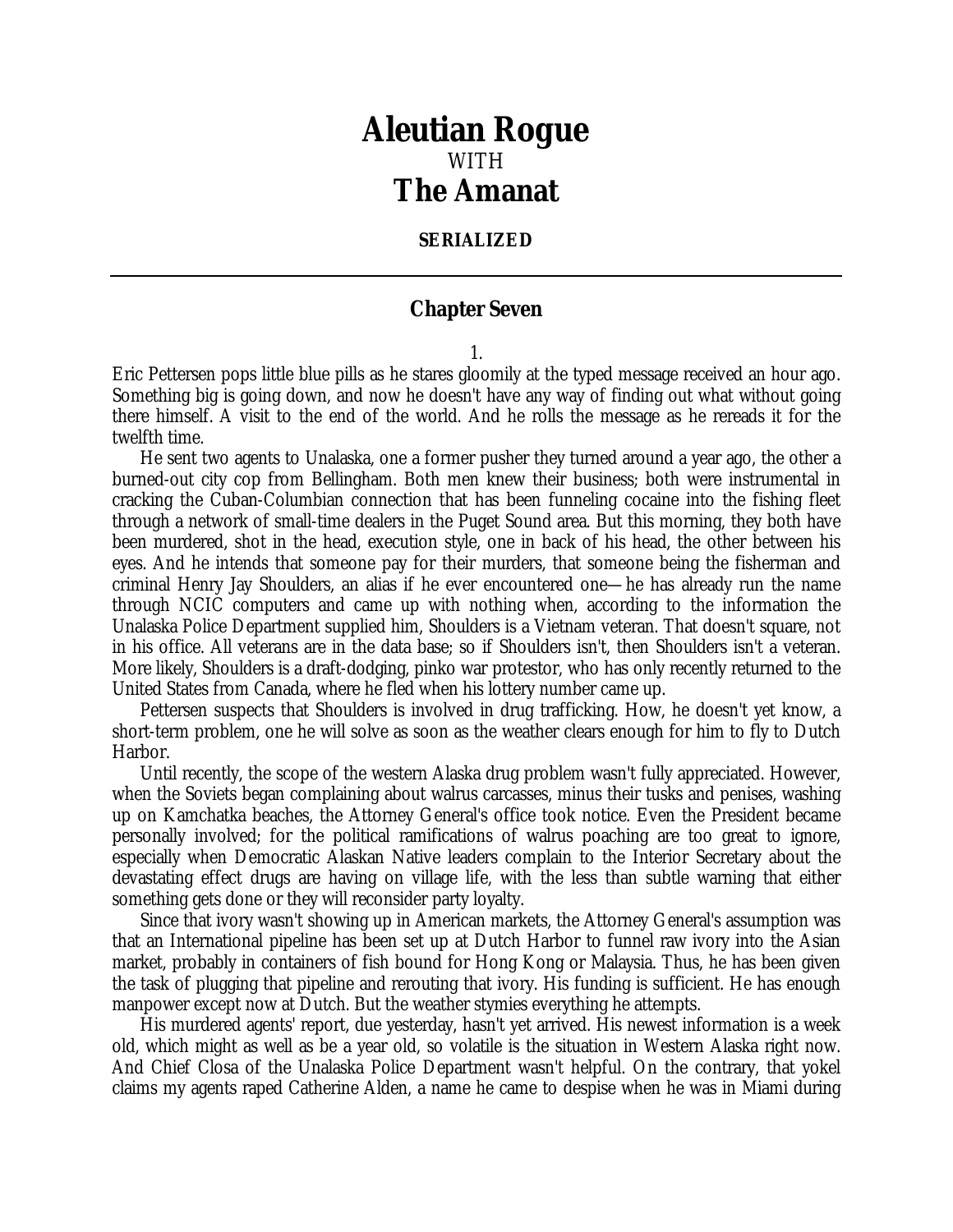the Arab-Israeli War. It is much more likely she seduced his specials…he knows her, oh yes, he does. He almost relieved himself right here while talking on the phone when the chief mentioned the name Catherine Alden, whose past addresses read like a travel log of America's beautiful cities. Her photo could be on the cover of *Vogue*. Now a top executive for a West Coast drug smuggling operation, an operation DEA agents have yet to infiltrate, she is utterly without principles, having seduced two of his colleagues, one in Miami, the other in San Diego (both were compromised and later dismissed) before she deliberately destroyed his colleagues' families. She had no cause to do that. His colleagues were broken men before she moved against their wives and children.

Pettersen was quick to explain to Chief Closa that his agents weren't involved in any illegalities, that the chief was misreading the evidence. He ordered the chief to arrest Shoulders. And the yokel laughed at him. Laughed at him! It's obvious he'll get no cooperation in Unalaska.

Who is this fisherman, anyhow? Shoulders never registered for the draft, never filed a tax return prior to 1973, has never applied for credit anywhere, and has never requested any special government favors or services. Except for his Alaska Limited Entry permits and drivers license, Henry Jay Shoulders seems not to exist, which is reason enough to arrest him. Even legends of foreign agents are more complete than Shoulders' file.

If he hopes to recruit undercover specials in the future, he has to make an example of both Shoulders and Alden, something he is already relishing. But he can't even get down there today. No flights. And that bastard fisherman is probably laughing at him. That's the one thing he can't stand, to be laughed at.

2.

The *Coyote*'s nine knots steadily devours the miles separating the ex-troller from Kodiak as the day wears into night, the troughs between swells like river valleys where a person plants roots and rears a family, only the roots he plants are overrun by one swell after another as he watches course and radar screen, empty as his life was until Thanksgiving, when he offered to help a virtual stranger who had once done a good deed for his crewman. The *Coyote* runs a little heavy, which he hadn't noticed in yesterday's excitement, but which he appreciates now. He fishes crab dry, a day boat; the *Coyote* is not tanked. So unlike the *Northfjord* that will run with her tanks full and her pumps running, the weight of her filled tanks keeping her center of gravity low, the *Coyote* has to run with hard ballast, usually ice. He should have taken on ten, twelve tons before he sailed, but he doubts if anyone would have waited for him to load; he doubts if Hold On even has that much ice in Pearl's icehouse. He probably would have had to wait for the cannery to make more, and that certainly would have gone over well after he had just shot those two yahoos. So as long as the *Coyote*'s heaviness isn't loose water in the engine room, he appreciates the weight although he will have to trace down the reason for its heaviness whenever he sets a sea anchor. He doubts that Catherine will feel well enough to relieve him tonight—she sits asleep, her head on her right arm, slumped over the chart table, the bunk yellow with drying bile foam.

He watches the dark surface of one swell do what the previous one did as the ancient autopilot holds their northeasterly heading. Disturbed phosphorescence glow as fluorescent green sparks. He thought it might be too cold for phosphorescence so he has learned something as he struggles to stay sharp, playing the same mental games with himself that he played in 'Nam, the reason he took up chess, not exactly a game a Rogue from Siletz would normally play.

He can't remember what the old folks played when he was a boy. Dominoes. Cribbage, another likely "real" Indian game. If he were to play Bones, who would understand the rules? Maybe everyone would, and on the surface of a dark swell, he thinks he sees the figure who emerged from behind that set of triple drums, the figure's head spun crazily to one side; he consciously sees only the person shudder, then twist backwards, fall and lie still in the mud.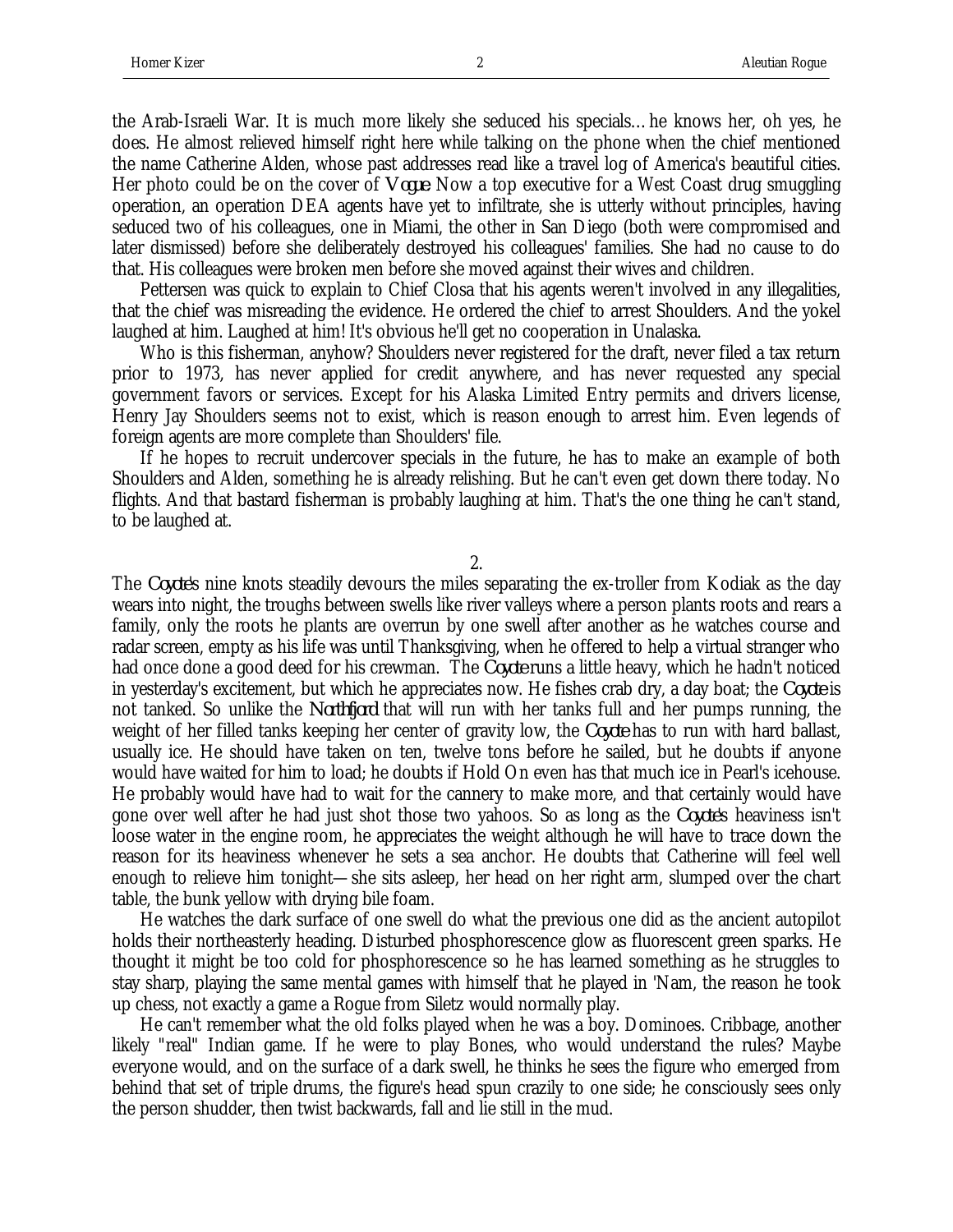His shot surprised him nearly as much as the shotgun blast had; yet, he levered another round into the Winchester's chamber.

Ten seconds passed. Then twenty.

Still, he waited.

He struggled to comprehend exactly what had occurred as he searched the brush for someone else; he saw nothing. Nothing. Nothing moved anywhere except for a cock bluejay that drifted in from across the pond. The jay landed on the tin roof of the shack covering the set of triple drums.

With the jay's arrival, he felt secure enough to stir. He retrieved the casing he levered out, a habit he began even before 'Nam. His hand was steady as the years of training took over as if he had never stopped fighting a war he couldn't win, no matter how many hits he recorded in his kill book.

The jay bounced along the shack's roofline until it reached the end of the tin; it then opened its wings and flew to the nearest alder.

He suppressed a sour burp as he pushed the bench-leg's neck off his shoulders. His stomach always acted up a little bit when he was in combat, which saved a lot on the amount of rations he had to carry in the field and let him not worry about food those weeks he was fighting his way out of Laos.

A second minute passed.

He drew his feet under him, surveyed the surrounding area again, saw nothing, stood and sprinted for the far end of the log skids supporting the set of triple drums. Nothing. No one was there. Not even glancing at the downed form, he headed for the gate. The mud in front of the gate would tell how many have came that way that morning.

Shaking his head, shaking himself awake, Jay looks around to see where they are. Ahead, cloud bottoms are tinged pink. To the southeast, the sun, a red fireball, peeks over the horizon, ignites advancing clouds, burning them pink, orange, yellow. Exploding color. Fading into the grayness that will be the day. But no land is in sight—and he jumps when Catherine bumps against him from behind as she stumbles forward, her left hand clutching the front of the oversized gray sweatshirt, her arm still in the T-shirt sling.

He turns to her. "Feeling better?"

"Want me to take over?" She stifles a belch, grimaces afterwards "Check my pulse and tell me what you feel."

"I can tell you without checking that you're alive, interesting and very attractive." He is pleased to see that she can at least stagger about. She will get her sealegs shortly, of that he is certain.

"You need sleep in the worst kind of way, but thank you for the flattery. I wish I could believe you."

"Trust me."

"Why, because you shot two cowboys—"

"No. Because trust is life. Without trust, there can be no stories, and if there are no stories, then there is no life."

"I'm not alive?"

"Is your body you, or is there someone inside? Someone who feels nothing when raped, beaten? Someone without a story?" He carefully avoids eye contact with her. "It will seem naive on my part, but let me help. I don't need anything from you…except your trust."

"That's all you need from me, trust?" If it is, then that is probably the one thing she cannot give him. Too many wildernesses ago she trusted men, but she hasn't trusted one for a long, long time. She isn't about to start now.

"What else can you offer me that I can't buy?" He lingers a little longer on his last word than he would normally. Certain that she will understand his inference, he adds, "I need you alive, I felt your spirit, got to know it—and I have what you need. Somebody to care about you." He pauses, then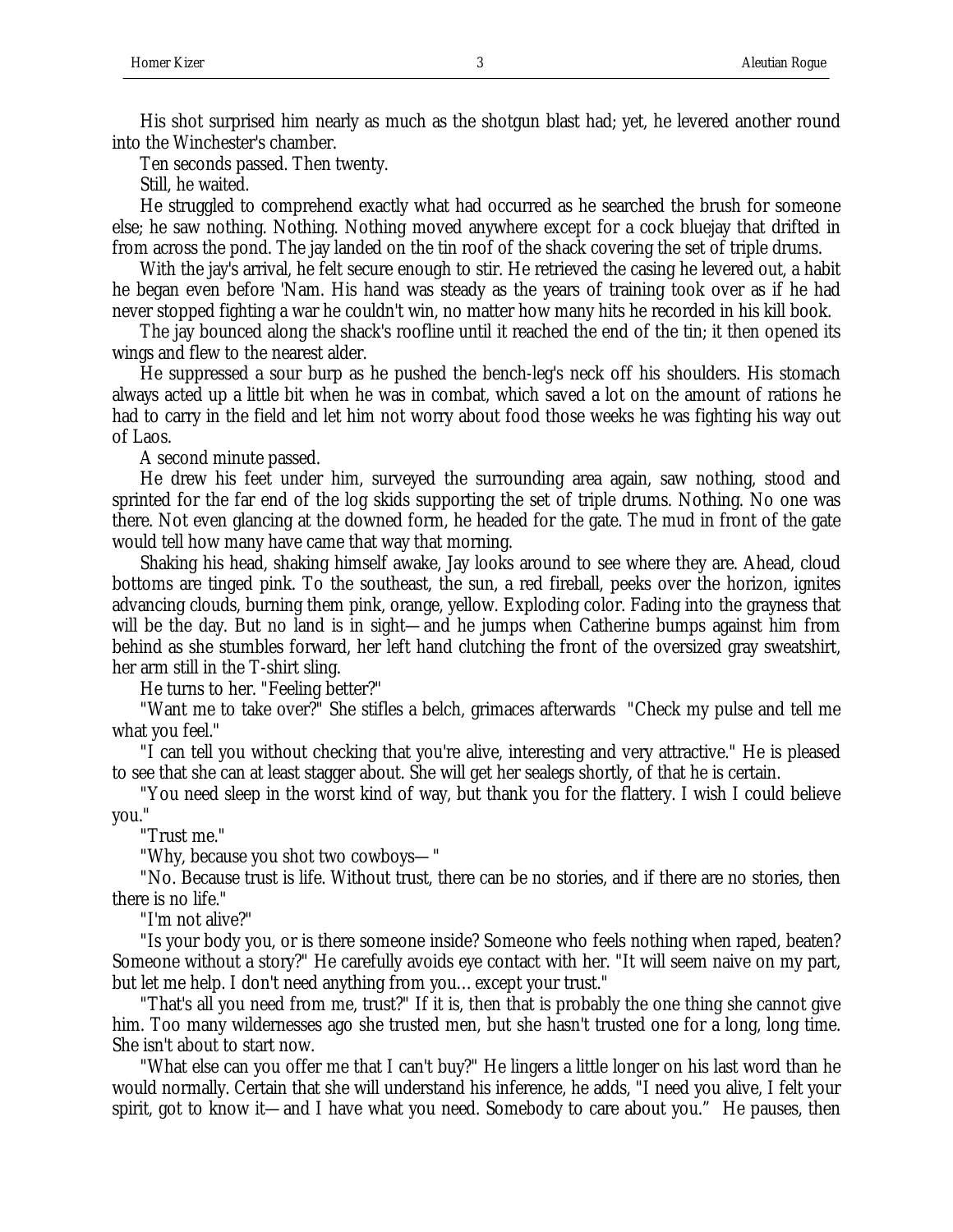adds, "You don't need sex, not now, but you need to be loved, corny as that sounds. Your spirit, she's lonely, lost, scared, wants to find peace. We know each other. She knows I can help you. Then maybe you'll start caring about yourself."

"What kind of—"

"You need to believe." He wants to tell her about himself, but she is, he's certain, much too sophisticated to even notice a mixed blood like himself, a poacher who lives on the edges of a two-sided world. Even his mention of the word *love* leaves a bad taste in his mouth. He is naive, and really inexperienced at everything except killing, which is a hard habit to break and one that knows no season and few boundaries.

Words form in her mouth, angry words that tell him to mind his own business, but she doesn't open her lips so that they can breathe on their own; so they die in the flood of emotions that well up within her. And after a few minutes, she hugs him with her right arm, a half hug, all that she can give as she realizes she has nothing now, nor in the recent past that she could have offered him which would have tempted him to return her to Dutch Harbor, and the Organization.

3.

The sleek, white Lear jet—its turbines roar, nose dips, tail lifts as its tires scrunch stones—touches down, and taxies the length of Unalaska's short gravel strip, rolling to a stop on the apron to the side of Reeves terminal. It is the first plane to land this morning, and Don, the station manager, silently fumes. The strip will only support four, maybe five landings at the most today. The Lear's arrival means one YS-11A he was counting-on probably won't be able to set down. And he already has more passengers wanting off the island than available seats if he received five flights every day for the next four days.

During the Lear's flight from Anchorage, Eric Pettersen reviewed the reports, filed by his murdered specials Thanksgiving day and the following afternoon, their reports lost somewhere in the coded transmissions of Naval wires sent from Adak to submarine commanders off the Siberian coast, those encrypted messages received by Kodiak's big ear, then sent to Seattle rather than Anchorage. Why, he doesn't yet know; for they contain only the usual details of small time drug activity, while mentioning Shoulders as the possible source of the foil wrapped bales of hash that washed up on an Unalaska beach a month ago. That mention of Shoulders was enough for an after-hours court order allowing the Attorney General's office to seize Shoulders' vessel, a wood boat described by his specials as being barely seaworthy and having little real value, just the type of vessel he would expect a drug smuggler hoping to avoid detection to have. So now, Shoulders' ass is his whenever he catches up with the murdering fisherman.

In his specials' reports one other name is mentioned: Sarah Jane McPhearson, twenty-three, with better than average grades from a Seattle high school, a dealer since junior high. The reports suggest McPhearson is the key to what went down Friday night. Evidently she is responsible for the accidental drowning of a cannery worker, a David Godell, a resident of Unalaska and of the same age and a possible boyfriend. She had incorporated Shoulders in her attempt to flee Dutch Harbor, thereby drawing him out, linking him to the island's drug activity. The evidence of Shoulders' participation in the drug trade seems overwhelming, especially in light of the name being an alias. His only regret, as he rereads his specials' reports, is that they had yet to make any progress in cracking the ivory-for-coke connection.

A bright wind cuts through his polyester suit and thermal knit underwear, slicing cold deep into muscles strengthened by two hours of daily gym-time, as Pettersen steps from the Lear, parked on the runway's apron, its captain already seeking permission to return to Anchorage where it will pick up three Japanese businessmen bound for Nome and meetings with Canadian mining investors. So with his briefcase and suitcase in hand, Pettersen enters the Unalaska terminal.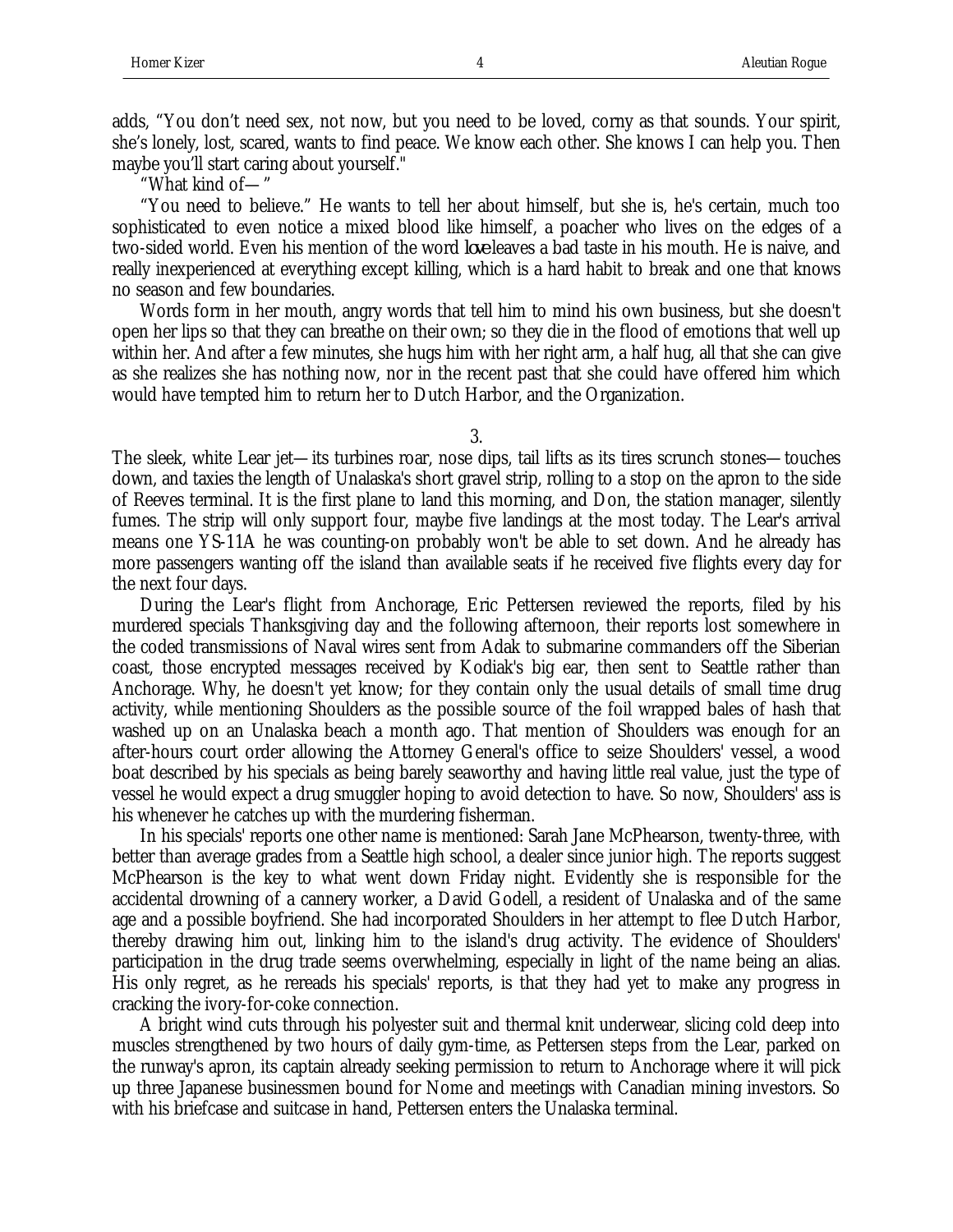"Take your bag outside." Pointing towards the door, the Reeves' attendant growls at Pettersen, "If you ain't flying with us, we don't need your fucking ass adding to the confusion."

At first miffed but now explosively angry as he considers the counterman's words, Pettersen only becomes even angrier when the counterman refuses to let him use their telephone—

Pointing to the back corner of the terminal, the counterman says, "Use the fucking CB. That's what it's there for. Then do your waiting outside."

The CB's designated purpose is that of calling the island's single cab--the sign hanging on it says so…after making the call Pettersen waits outside in the wind, still sharp in the lee of the low, wood-framed terminal, itself appearing to shiver as it bristles with antennae. And ten cold minutes after the refueled Lear takes off, the cab finally arrives.

Apparently unmindful of the mud through which his fare must tiptoe, the cabbie parks on the side of the gravel road.

"Pull forward," Pettersen orders. "I just polished my shoes." The cabbie drives off as Pettersen, waving his briefcase, hollers, "You sonofabitch, where the hell are you going?"

A quarter of a mile down the road, the cab turns around in a wide spot, then returns, stopping in the middle of the graveled road. "If you want a fucking ride then don't be telling me my fucking business."

Glaring at the cabbie, a fellow his own age with a scraggily beard that half conceals deep acne pitting and what looks like a knife scar, Pettersen, ready for a physical confrontation, approaches the driver's door. But when the cabbie starts to roll up his window as if to leave, Pettersen says, "I need a ride to UniSea Inn."

"You fucking ain't gonna tell me how to fucking drive, are yuh?" When receiving no answer after several seconds, the cabbie, leaving the vintage orange Checker idling in the middle of the road, gets out and opens its trunk.

Pettersen gingerly lays his suitcase in the trunk, then sits scowling in the backseat as he hangs onto his briefcase. The driver, watching him in the mirror, rockets the mud-covered wreck around the deepest potholes, and jostles him across the grungy interior. The crumpled fender squawks each time the tire bounces up and rubs it. By the time he reaches UniSea Inn, he's heard, many times, every note the fender can play. And he, Pettersen, knows how far he has flown: Anchorage is twenty-five years into the future. Bumped and bruised, he feels like he has gone three rounds with his judo instructor.

Arriving at UniSea, saying, "I need to see Chief Closa," he asks the driver to wait while he checks in.

"Can't take you to Unalaska. The fucking bridge ain't open yet." Hank has a long-cultured dislike for men wearing suits.

Hefting his suitcase, Petersen asks, "How do I get there?" He can almost see the dome of Unalaska's classic Orthodox Church not three hundred yards away, or so it appears as the wind shoves reflected images of buildings, docks and crabbers around as if it could tip them over.

"Ferry or fucking walk across."

"How far can you take me?"

"Right up to the bridge. It's on my way home."

Nodding okay, he checks in, leaves his suitcase behind the Inn's desk, then returns to the cab and rides past stacked king crab pots, around the weathered WWII submarine repair shed, and on to the bridge approach, where he gets out, pays, then stares incredulously as the cab proceeds across the bridge, up the hill, and out of sight. Determined to have the driver's ass for this trick, he sprints after the cab. But after a hundred yards, his legs tire. His suit restricts his movement, and his leather soles slip on the muddy gravel. So he stops, catches his breath which he shouldn't have lost so easily,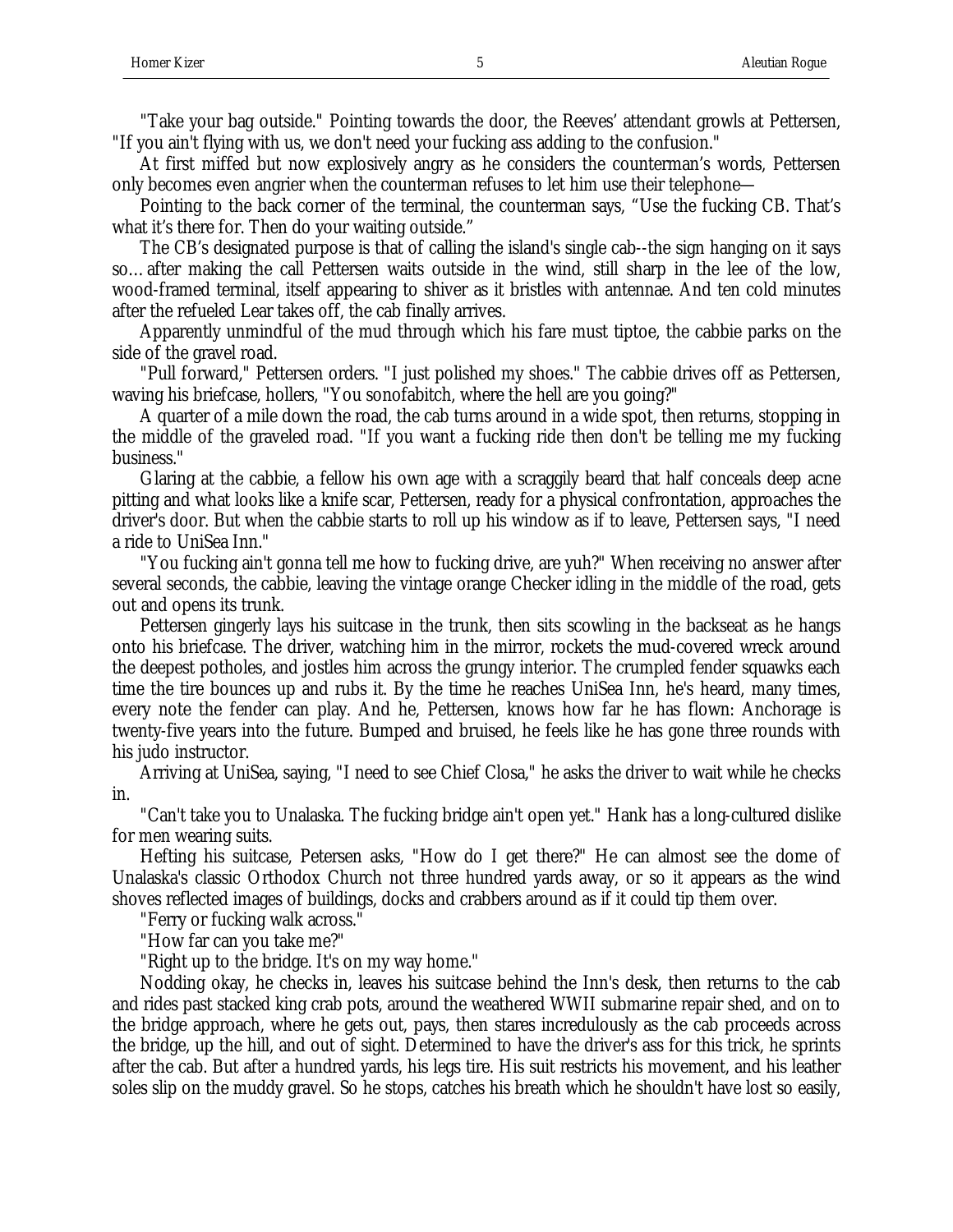and he stands in the wind; he's cold, feels like he has been laughed at, like he will be the butt of everyone's jokes tonight. And if there is one thing he hates—

He is almost there, almost across the knoll separating the bridge from the old part of town; so he continues on, with each step causing his anger to fester like a sliver pricking his conscience, each step of his hike to and through the village like another laugh directed at him, cruel and cold. He looks for but doesn't locate the cabbie. However, he finds City Hall and the police department, meets Chief Closa, and sours his already rotten mood.

"You've arrested no one?" asks Pettersen in disbelief.

"I might just arrest you," says the chief, not liking arrogance, "if I can figure out what part in that rape you played."

The Chief is in Unalaska because he tired of departmental and jurisdictional politics in Gray's Harbor, Washington, thirty years ago. He is ready to retire to the Long Beach Peninsula, where two of his kids still live, one an oysterman, the other a Realtor who has promised to find her father a lot with a view for under twelve thousand. And the last person he needs to screw up his time in the Aleutians is a smart-ass Federal prosecutor, especially when justice isn't suffering.

Pettersen, not used to anything other than total cooperation from local authorities (the chief's attitude suggests he has something to hide), opts to ignore the hostility for the moment although he'll request an IRS audit of the whole Unalaska police department when he returns. So forcing an edge of conciliation unto his whetted words, he asks, "Is Shoulders' apprehension eminent?"

"You askin' if I'm gonna catch 'im, hell yes I am when he needs grub an' fuel." The chief knew, before Pettersen arrived, the direction this interview would take, which is why he has been silently praying for more wind, enough to have kept flights grounded in Cold Bay.

"A search has been organized?" To Pettersen, that seems like a minimum expectation of even an inept local police department when a murder suspect is at large in a remote area.

"They cost money. There ain't no need for one."

What he feared based on his telephone consultations with the chief: Pettersen now knows for certain what will happen. Apparently satisfied with the outcome of the shooting, the chief will take a token statement from the fisherman, then close the case. The murders will become an incident, and six months from now, or maybe six years, the case file will disappear. Memories are short. His specials will become more story than real, flesh-and-blood human beings engaged in the government's war against drugs, a noble cause, worthy of perpetual remembrance.

But he will not allow this case to ever be closed, nor his specials forgotten, no, no indeed. He will not be laughed at, will not allow himself to be mocked.

"I want Shoulders. I want him arrested. Now."

Having been tilting his chair, the chief leans forward, slamming the chair's front legs down hard on the concrete. "Listen here, college boy, an' listen good. You can't throw your weight around here, an' I'll tell you what happened Saturday night. Two thievin' rapists got themselves shot by party or parties unknown. Both were armed, an' when witnesses got on the scene, both were dead like they shot themselves." Changing positions and tone, the chief withdraws a handful of forms from a folder and flips them towards Petersen, one at a time, dismissing each as insignificant. "Statements from the first eight witnesses. All the same. Alden's hands bound. Jay with no gun evident was attempting to free her hands." Tossing an envelope to Petersen, the chief adds, "Those bullet fragments got pretty scraped up being dug outta the wall Too bad about them. Now we'll never know what gun did the actual shootin'.'

"Just who the hell do you think murdered my agents?"

"Murder, that's an awfully strong word."

"Who else here can I speak to, a deputy?" Surely there is some one in this forsaken end of society who will listen to reason. "I ask that you excuse yourself from this case."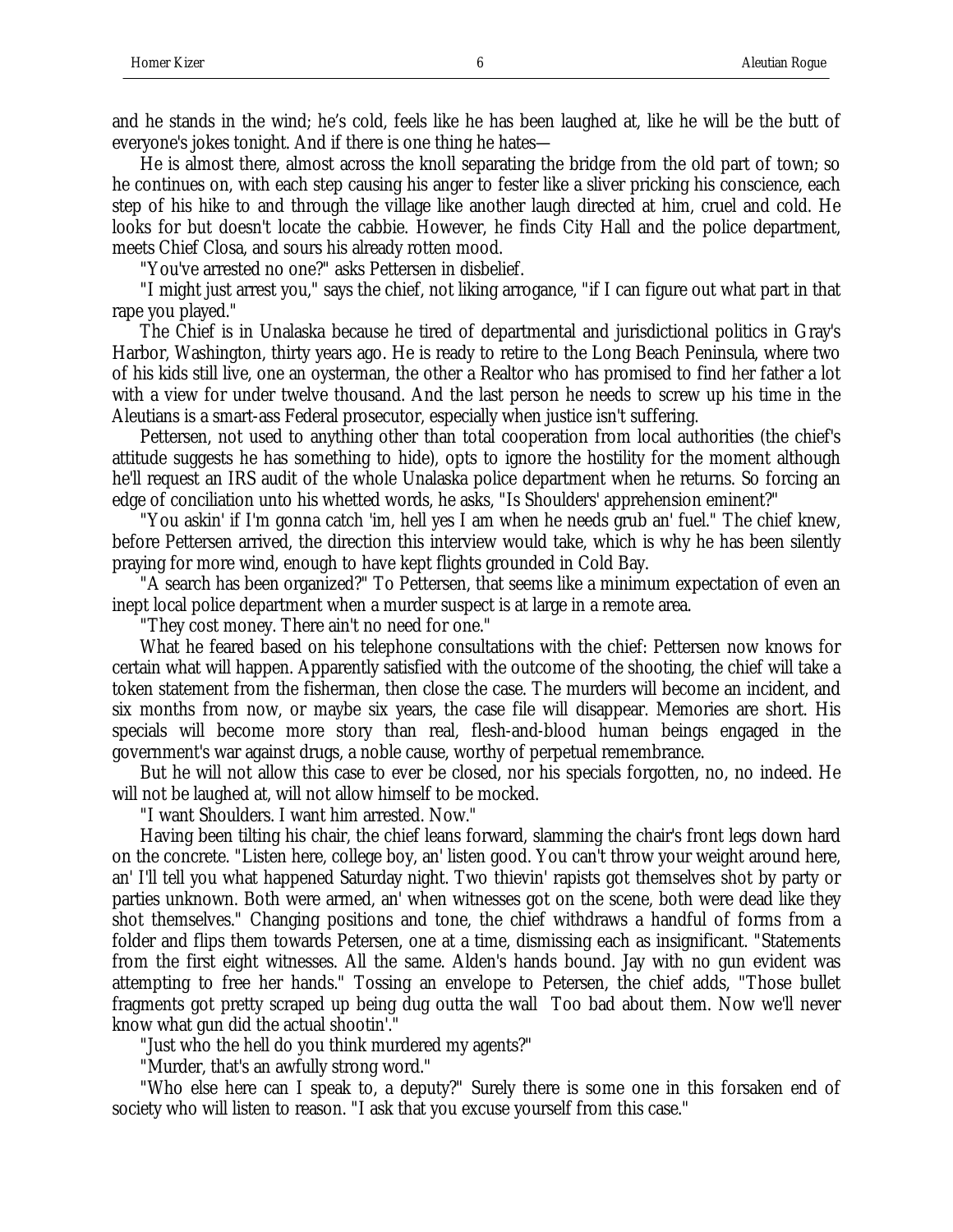"You ain't dealin' with nobody in my department." Again switching tone, the chief drawls, "I'm puttin' Jay in for a reward for stoppin' a crime in progress. I'll notify the press so you won't have to."

"You sonofabitch. I'll conduct an investigation with or without your fat ass help. I don't need you. You need me."

Behind him, a snort as he stomps from the chief's office. He has to get back to the Inn, and he doesn't have time to tromp over that hill again. The cabbie said he could either walk or take the ferry. Where, he wonders, does he catch the ferry? And it galls him to have to ask directions, but he's without choice: "How do I find the ferry?"

Indicating the general direction of the airstrip with a jerk of her thumb, the dispatcher says, "Follow the yellow brick road."

Realizing that she has overheard everything said in the chief's office, Pettersen senses that his investigation will be hamstrung by gossip tomorrow. He'll have to move quick, and it's already Sunday. He can't believe his bad luck.

Bad luck, that's all he has, Pettersen mutters to himself as he walks, more slowly now than before, toward the Pan Alaska plant, the end of the only road going the direction the dispatcher indicated. Sure enough, he arrives at what might be where the ferry docks, the ferry being really a glorified skiff that probably doesn't even have a six-pack license.

Damn this ride is expensive: Pettersen is reluctant to pay six dollars for a three-minute ride across the channel. But once he has his receipt in hand, which the ferry operator was even more reluctant to give him than he was to pay, he starts for UniSea, where entering behind two well-dressed Japanese fish buyers and several scruffy cannery workers, he stops at the front desk. A heavy-set woman with black dyed hair and about his own age checks the Inn's reservations calendar to see if, indeed, the Japanese buyers have reservation. Deciding they do even though she can't find their names, she hands them their key.

Seeing him, the woman asks, "Well, did Hank leave you standing on the edge of the bridge?"

Her question sounds as if she is laughing at him, and that doubly upsets him: "You knew he would do that?"

"He legally can't take you across, so, yeah, we all knew. Wondered how you'd take being left standing there in the wind. Some guys get mad as hell at him." She has already checked him in though she hasn't yet given him his key. His bag, along with a half dozen others, are still behind the desk.

He believes he detects a desire on the clerk's part to break the day's tedium by talking: "Were you on duty Friday night?"

The clerk, bubbling, raises blackened eyebrows and bats blackened lashes. "I sure was. Right here."

"Good. As you know from my reservation, I'm with the government, and this is a Federal case—what happened Friday?" He pauses, smiles, and knows that merely mentioning the Federal government will start rumors. "And I'm here to investigate the shootings." Then adding almost as an afterthought, he says, "You do know that Catherine Alden is an IRA terrorist and extremely dangerous. You're all very lucky to be alive." He is under no obligation to tell the truth when investigating a double murder.

"Oh, I know." With eyes aglow, the blackened woman adds, "We are all thankful to be alive."

Now not sure he can trust anything she says, especially not after she so quickly agreed to the Irish terrorist story which sort of popped from his tongue without much thought, Pettersen withdraws a slim notebook from his inside jacket pocket as he says, "Tell me exactly what happened, what you saw, what you know." He will have to wait to see what sort of effect the terrorist story has although he understands and regularly uses rumors.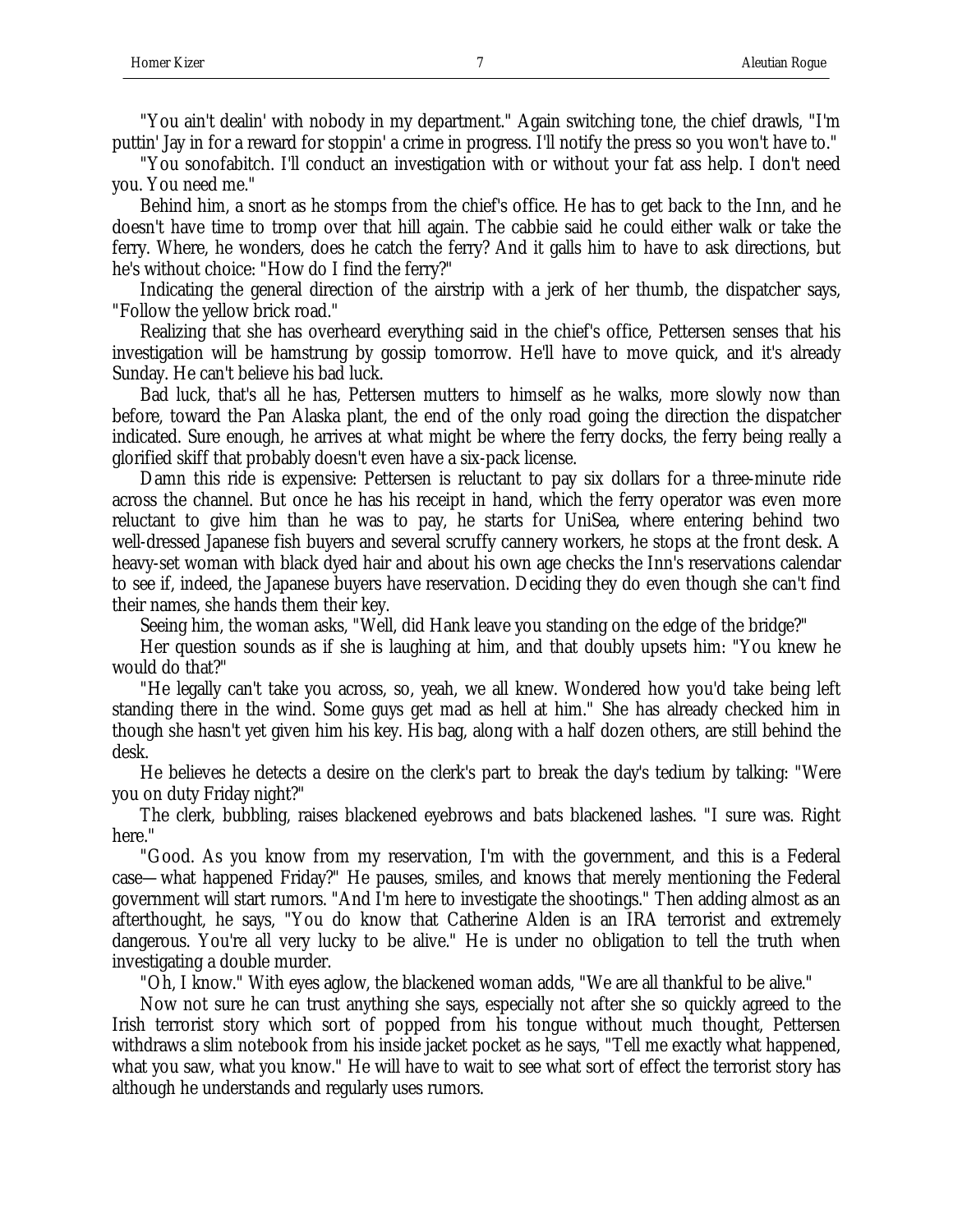Her eyes still aglow—he suspects the clerk drinks too much—the clerk launches, telling everything she knows and probably much more, ascribing to Shoulders the best characteristics of Robin Hood, William Tell, Captain Cook, and Prince Valiant. If he were to believe the clerk, about the only thing Shoulders isn't is a Decemberist, and probably only because the clerk hasn't heard of them. He doubts if any of what the clerk tells him will add useful information to their sketchy, computer-generated personality profile of the fisherman. But he listens and jots notes that are actually more doodles than decipherable as she lays her hands on his left forearm: she is a very friendly woman, too much so for his tastes.

He loves starting rumors. Climbing the stairs to his room, knowing that with each step he takes the story of Alden being an IRA terrorist will spread, multiplying geometrically, two, eight, five hundred twelve times, he intends that his specials are never forgotten. And once in his room, taking his Colt from its inside holster, he points at the second pillow on the double bed. He couldn't kill the rumors now if he wanted. In a little while, he will return downstairs and begin questioning everyone. *Chief Cosa, get out of my way before I run your fat ass all the way back to Anchorage*.

When he figures the island buzzes with his IRA story, Pettersen returns to the lobby and reengages the desk clerk. "Now that I have had a moment to think about what you said, I have more questions. Where do you think Shoulders might have taken this terrorist?"

"You haven't heard yet, his boat sunk. The *American Pride*, they saw it. They were tryin' to get to town Friday night. Said they spotted the *Coyote* enterin' Akutan Pass and that the Pass was really wild, too wild for even them, and they're big. A hundred and ten feet."

He doesn't like this: "When was this reported?"

"Oh, they didn't report it until a little while ago. Said they would've come forward sooner if they'd known no one was searchin' for survivors. But they are blowin' smoke to coverup gettin' stoned as soon as they offloaded. They really got stoned, kinda shocked them seein' a boat go down and all."

The blackened woman seems confident in the truthfulness of what she tells him, but he doesn't know what to think: "They saw his boat sink?"

"On their radar screen. Just disappeared, vanished. There one minute, then gone, just like that, how life is." She catches her breath, then adds, "There're five other boats down that I know of. The *Hellion* is also missing. Same area. Same time. About the same size as Jay's boat."

Still uncertain as to what he should do with this unexpected news—unless Shoulder's and Alden's bodies are recovered, an unlikely feat when the ocean floor is covered with crabs, there will always remain doubts about whether they are actually lost at sea—he makes notes to himself as he considers his next move. He wonders if this is another Battle of the Pips, or disinformation spread by Chief Closa. He was victimized by black data in Miami two years ago. So while he wants to believe Shoulders and Alden drowned, he asks, "If his boat didn't go down, as you say, how long would it take him to reach Seattle?" He assumes Alden would rather go to Seattle than Anchorage, and returning here will put Shoulders on death row.

"He wouldn't go to Seattle, not Jay. Maybe Sand Point, or Chignik, but probably Kodiak. He used to fish up that way."

His first bit of real information. "How long to reach Kodiak?" While he had waited at Cold Bay, he studied a chart, used for wallpaper, of the Alaska Peninsula. There is nothing west of Unalaska but the naval base at Adak and multiple miles of emptiness, everywhere to hide but nowhere to get out of sight. The storm would have beaten the fisherman's boat to pieces if he had crossed into Bristol Bay. So if Shoulders isn't holed up on the island, he had to go north along the east side of the Alaska Peninsula, towards Kodiak, past Egg Island.

He misses hearing part of the clerk's answer so he asks the clerk to repeat herself.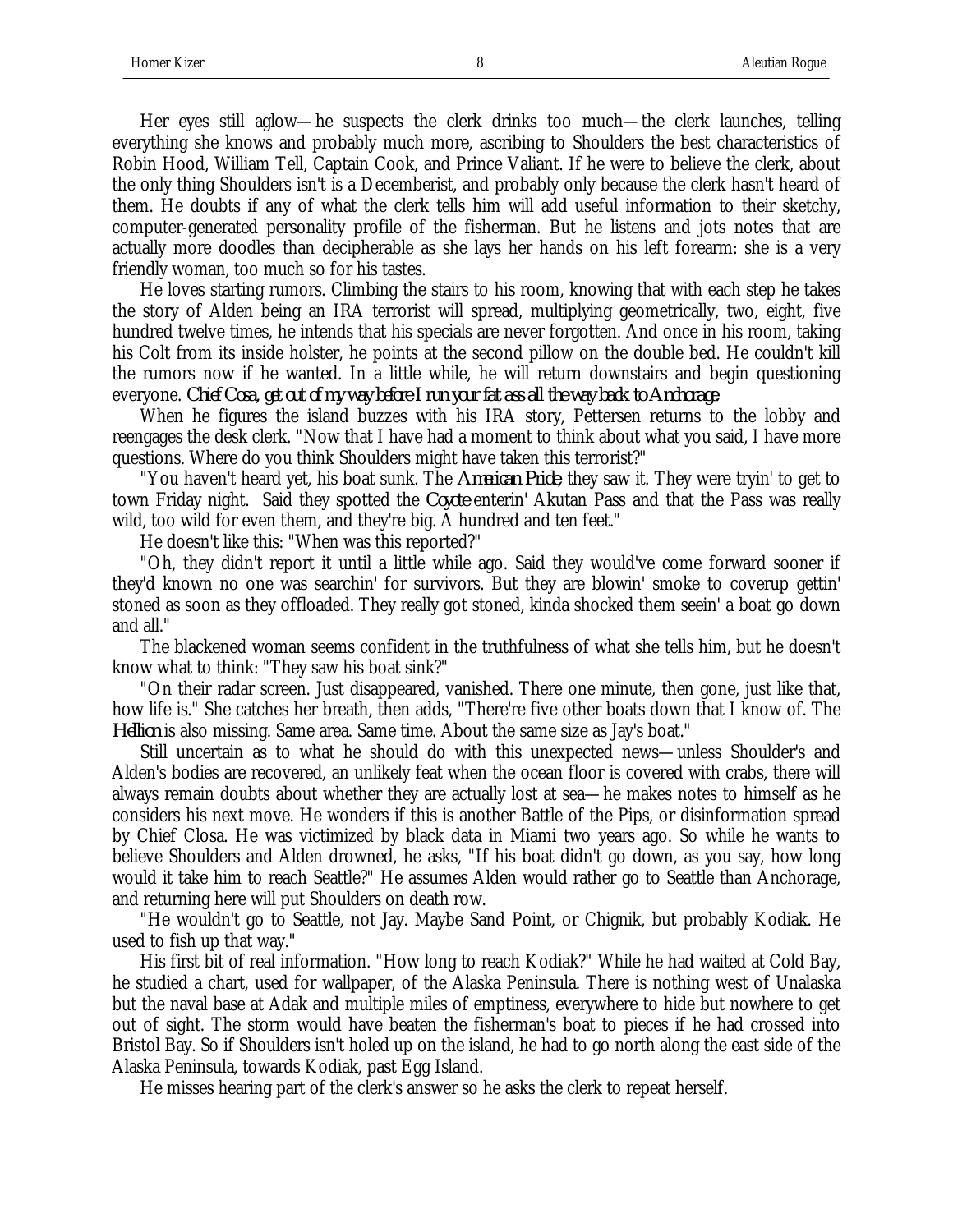"Jay couldn't make it to Kodiak, not this time of year. His boat is only forty some feet long." The clerk accents her words by shaking her head.

"How long if he did? A week?"

"With the crappy weather, I dunno. Four days maybe. He'd have the wind behind him. So yeah, a week, or a little less."

He thanks the clerk: "You've been most helpful. Perhaps we will talk again when you are not on duty." And he gives her a half wink that is more suggestive than the actual motion.

The fisherman's boat too small to reach Kodiak this time of year, he finds the idea ridiculous. Desperate men, he has learned, accomplish the impossible. Consider the case of the Russian couple, who, without food or water, crossed the Sea of Okhotsk in a sixteen-foot-long open dory before eventually being picked up by a freighter—the woman still operates the store in old town Ninilchik. So the story of Shoulders' boat sinking seems too pat although he has no reason not to believe it other than he doesn't want denied the opportunity to put Shoulders in a Federal prison where something might just happen to him.

Did Shoulders overestimate his ability? The capabilities of his craft? Or underestimate the sea? Shoulders' vessel, according to his agents, was barely above being a derelict. Even the blackened desk clerk didn't think the vessel would make the journey to Kodiak although the clerk believes Shoulders is a mortal superman when he's really a pinko murderer.

One foot on the stair step as he starts to return to his room, Pettersen turns and asks the clerk, "How long will the Coast Guard search for Shoulders?"

"Oh, maybe today…seeing that the Hellion is also missin'." She smiles coyly, her intentions as obvious as a heifer in heat. "But I doubt they'll find anythin'."

"What grids, quadrants have they concentrated on, do you know?" He needs to get that Lear back down here; needs to reach Kodiak tonight.

"Just around Egg Island, and through the Pass." Her face turning sad, the clerk adds, "It really is too bad about his boat going down. I thought he had better sense than to get caught in the Pass in weather like it was Friday night."

Pettersen finds himself wondering what she would be like in bed as he asks, "Nowhere else? Not closer to Kodiak?" She would, he fears, be sexually experienced to the point of being infectious.

"I wouldn't know, but Chief Cosa mentioned somethin' about Jay makin' a phone call to Kodiak Friday mornin'—but not from here. You'll have to get the details from him."

People don't disappear, Alden and Shoulders being no exceptions. They go somewhere. He knows that, believes that, trusts that premise. "How many vessels, fishing boats and others, have left since Friday, or maybe Thursday?"

"I don't know. *Northfjord* Friday mornin' early." Shaking her head, she continues, "Don't know how many. The weather has been really bad so probably not very many."

"I need to use your phone—"

"You have to use the pay phones in the entryway. Rules."

He turns to look at the two telephones in the entryway, a fisherman at each phone, another fellow waiting for either to finish talking or to run out of quarters. "I need a secure line."

"Don't think we have one. Most of the time," she indicates the phones in the entryway, "you can hear what's being said on the other phone—and then the wind blows real hard, the signals get bumped around and you get little blips. I think it's the microwaves gettin' blown around, but Jay told me one time that it had to be the antenna."

So Shoulders is also some kind of an engineer? What else is known about the fisherman? Pettersen glances at his watch: it is not too late to catch Reeves' flight back to the mainland since he doubts he can get the Lear to return this afternoon. And he asks the clerk, "Can you call the airport for me, get me a seat on this afternoon's flight?"